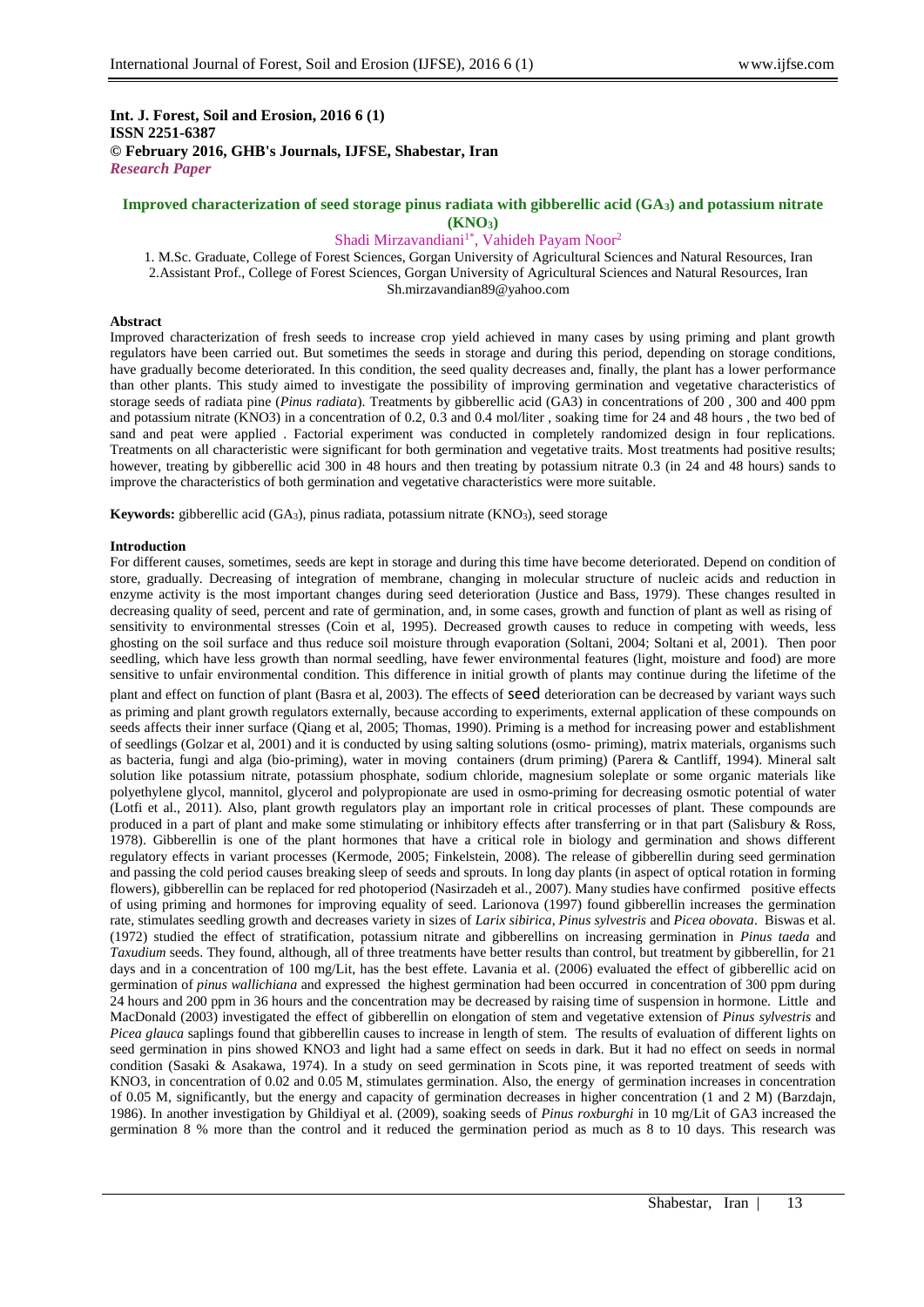conducted to evaluate the improvement of seedling germination and vegetation properties of stored seeds in *Pinus radiata* (Provenance new Zealand) that were kept in center of seeds located in Amole, Koloudeh.

# **Materials and Methods**

The seeds of *Pinus radiate* with the origin of New Zealand (collected in 1990) were prepared from the Caspian Forest Seed Centre located in Koloudeh, Amole, and then they were transferred to the laboratory. The samples were washed with tap water and a few drops of dish washing liquid, 15 minutes and then were washed three times with distilled water. Factorial experiment was performed in a completely randomized design with four replicates (each replicate contained 25 seeds). The factors were: factor A, in culture media containing sterile sand and peat (placed at 105 c $\degree$  for 24 hours); factor B, regulating substances including hormone gibberellic acid and potassium nitrate salts; factor C, concentration contains three levels for each materials (gibberellic acid in 3 levels 200, 300 and 400 ppm and potassium nitrate in levels of 0.1, 0.2 and 0.3 mol/l); and factor D contains the suspension time of seeds in 24 and 48 hours, respectively. After a certain time periods, the seeds were out of the solution and they were planted separately for each treatment in plastic pots with a depth of one centimeter. The seeds were watered daily in the morning. Germination were recorded daily during 21 days, and different characteristics of germination vegetation were calculated that they included germination percent, energy of germination, the maximum average of germination during germination period, speed of germination, the average time of germination, germination value and the average of daily germination for germination traits and leaf length, seedling length, root length and stem length with precision of 1 mm, stem dry weight, root dry weight, stem fresh weight, root fresh weight with precision of 0/001 g and the number of leaves for vegetation traits. For calculating the dry weight, the samples were putted in 103 º C for 24 hours. The analysis of data was carried out with Excel 2007, SPSS 16.0 and the following formula was used.

| Table 1: The analysis variance results of germination properties |  |  |  |
|------------------------------------------------------------------|--|--|--|
|                                                                  |  |  |  |
|                                                                  |  |  |  |

|                                              |             | <b>GP</b>            | GE                                         | PV                   | $\mathbf{G}\mathbf{S}$ | <b>MTG</b>           | GV                   | <b>MDG</b>           |
|----------------------------------------------|-------------|----------------------|--------------------------------------------|----------------------|------------------------|----------------------|----------------------|----------------------|
| Bed                                          | $\mathbf f$ | 0.31                 | 0.39                                       | 0.23                 | 0.62                   | 0.22                 | 0.92                 | 0.38                 |
|                                              | sig         | $0.57$ $^{\rm ns}$   | 0.53 <sup>ns</sup>                         | $0.62$ <sup>ns</sup> | $0.43$ <sup>ns</sup>   | 0.64 <sup>ns</sup>   | $0.33$ <sup>ns</sup> | $0.53$ <sup>ns</sup> |
| Hormone                                      | $\mathbf f$ | 10.04                | 1.98                                       | 11.25                | 11.51                  | 6.56                 | 8.76                 | 10.21                |
|                                              | sig         | $0***$               | 0.12 <sup>ns</sup>                         | $0^{**}$             | $0^{**}$               | $0^{**}$             | $0^{**}$             | $0^{**}$             |
| Concentration                                | $\mathbf f$ | 4.28                 | 3.32                                       | 5.05                 | 2.31                   | 2.58                 | 3.07                 | 3.93                 |
|                                              | sig         | $0.01**$             | $0.04*$                                    | $0^{\ast\ast}$       | $0.10$ $^{\rm ns}$     | $0.08$ $^{\rm ns}$   | $0.05$ $^{\rm ns}$   | $0.02*$              |
| Time                                         | $\mathbf f$ | 9.22                 | 7.05                                       | 10.87                | 12.88                  | 26.78                | 8.47                 | 9.36                 |
|                                              | sig         | $0***$               | $0^{**}$                                   | $0^{**}$             | $0^{**}$               | $0^{**}$             | $0^{**}$             | $0***$               |
| $\operatorname{B.H}$                         | $\mathbf f$ | 6.58                 | 1.69                                       | 7.82                 | 7.78                   | 4.31                 | 6.63                 | 6.71                 |
|                                              | sig         | $0^{**}$             | 0.14 <sup>ns</sup>                         | $0^{**}$             | $0***$                 | $0^{**}$             | $0***$               | $0***$               |
| $\operatorname{B.C}$                         | $\mathbf f$ | 1.46                 | 0.59                                       | 3.77                 | 1.56                   | 0.22                 | 2.88                 | 1.61                 |
|                                              | sig         | $0.23$ <sup>ns</sup> | $0.55$ <sup>ns</sup>                       | $0.02*$              | $0.21$ ns              | $0.8^{\,\rm ns}$     | $0.06$ $^{\rm ns}$   | $0.20$ <sup>ns</sup> |
| B.T                                          | $\mathbf f$ | 6.02                 | 7.81                                       | 7.06                 | 7.89                   | 22.22                | 6.17                 | 6.17                 |
|                                              | sig         | $0^*$                | $0^{**}$                                   | $0^{**}$             | $0***$                 | $0^{**}$             | $0^{**}$             | $0***$               |
| H.C                                          | $\mathbf f$ | 6.57                 | 1.34                                       | 6.62                 | 6.64                   | 3.35                 | 5.25                 | 6.43                 |
|                                              | sig         | $0***$               | 0.24 <sup>ns</sup>                         | $0^{**}$             | $0^{**}$               | $0^{**}$             | $0^{**}$             | $0^{**}$             |
| H.T                                          | $\mathbf f$ | 6.79                 | 4.56                                       | 7.13                 | 9.84                   | 17.05                | 5.66                 | 6.87                 |
|                                              | sig         | $0***$               | $0^{**}$                                   | $0^{**}$             | $0^{**}$               | $0^*$                | $0^{**}$             | $0***$               |
| C.T                                          | $\mathbf f$ | 0.18                 | $\boldsymbol{0}$                           | 0.37                 | 0.09                   | $\mathbf{1}$         | 0.24                 | 0.14                 |
|                                              | sig         | $0.83$ <sup>ns</sup> | $0.99$ <sup>ns</sup>                       | 0.69 <sup>ns</sup>   | $0.90$ <sup>ns</sup>   | $0.37$ <sup>ns</sup> | $0.78$ <sup>ns</sup> | $0.86$ <sup>ns</sup> |
| B.H.C                                        | $\mathbf f$ | 5.38                 | $\mathbf{1}$                               | 6.20                 | 6.46                   | 2.63                 | 5.18                 | 5.32                 |
|                                              | sig         | $0^{**}$             | $0.45$ <sup>ns</sup>                       | $0^{**}$             | $0^{**}$               | $0^{**}$             | $0^{**}$             | $0^{**}$             |
| B.H.T                                        | $\mathbf f$ | 4.41                 | 5.5                                        | 4.95                 | 6.18                   | 13.55                | 4.62                 | 4.52                 |
|                                              | sig         | $0^{**}$             | $0^{**}$                                   | $0^{**}$             | $0^{**}$               | $0^{**}$             | $0^{**}$             | $0^{**}$             |
| H.C.T                                        | $\mathbf f$ | 4.29                 | 3.77                                       | 4.12                 | 5.11                   | 7.97                 | 3.34                 | 4.25                 |
|                                              | sig         | $0***$               | $0^{**}$                                   | $0^{\ast\ast}$       | $0^{**}$               | $0***$               | $0^{\ast\ast}$       | $0^{**}$             |
| B.H.C.T                                      | $\mathbf f$ | 3.65                 | 4.13                                       | 4.12                 | 4.88                   | 9.46                 | 3.59                 | 3.68                 |
|                                              | sig         | $0^{**}$             | $0^{**}$                                   | $0***$               | $0^{**}$               | $0^{**}$             | $0***$               | $0^{**}$             |
| * * Significant at the 99% Probability level |             |                      | * Significant at the 95% Probability level |                      |                        | ns no significant    |                      |                      |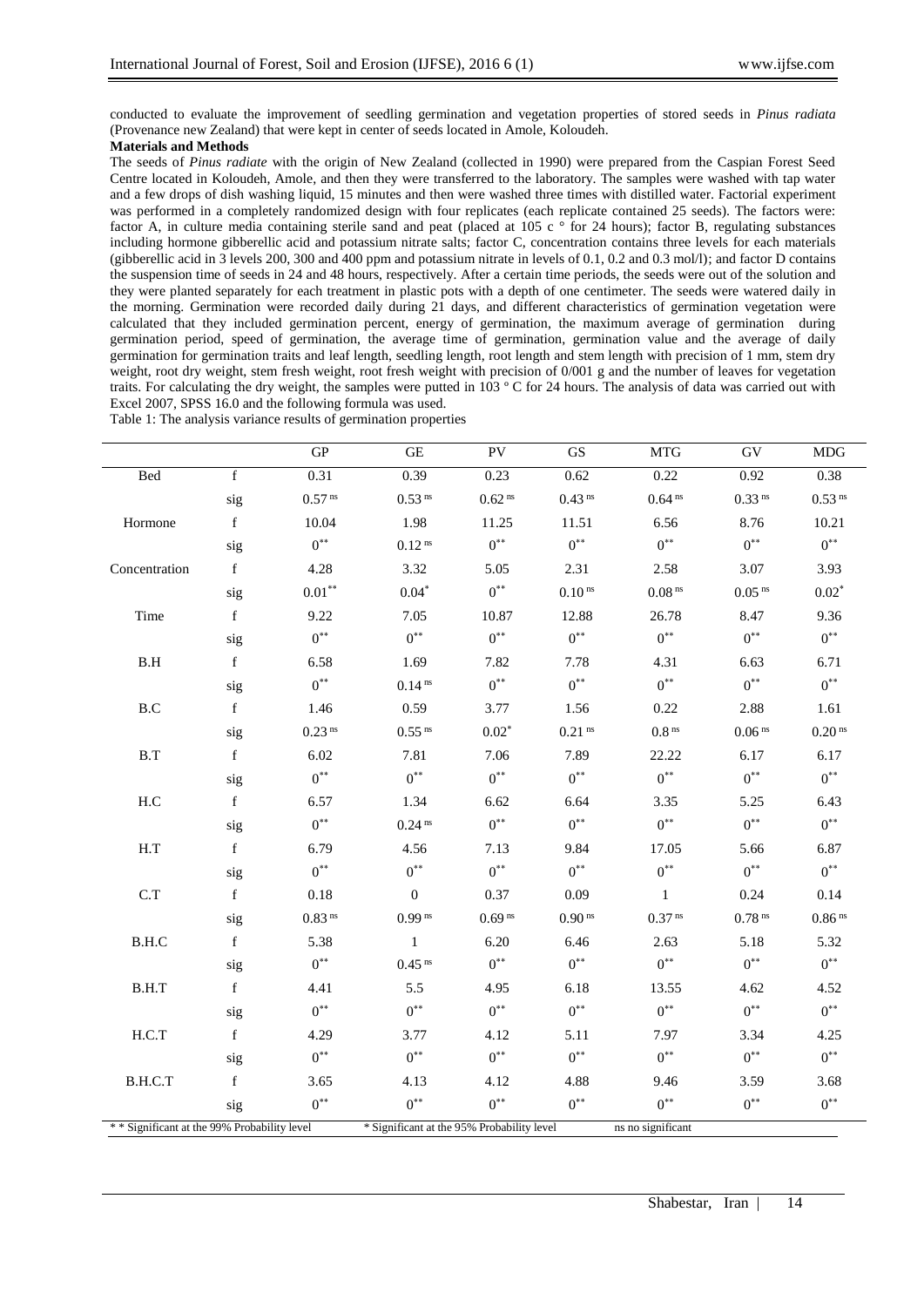GP: germination percent, GE: germination energy, PV: Maximum mean daily germination, GS: germination speed, MTG: Mean time to germination, GV: germination value, MDG: Mean daily germination.

Germination percent=  $n/N \times 100$  {n, Total number of seed germination- N, Total number of seed sown} Germination energy= Mng/N×100 {Mng, maximum of cumulative seed germination percent} Maximum mean daily germination (PV)= cgp/ti{cpg, cumulative germination percent- ti, days science sowing} Germination speed=  $\sum (ni/ti)$  {number of newly germinated seed at time t- ti, number of days since sowing} Mean time to germination=  $\sum$ (ni×ti) /  $\sum$  n Germination value= final MDG×PV

Mean daily germination (MDG) =  $\Sigma$ Cpsgt/T {cumulative percent of seed germinated at the end of test}

Table 2: The analysis variance results of vegetative properties

|                      |                | L.L                  | $\mathrm{T.L}$       | R.L                  | S.L                  | L.N                  | S.D.W                | R.D.W                | S.F.W                | R.F.W                |
|----------------------|----------------|----------------------|----------------------|----------------------|----------------------|----------------------|----------------------|----------------------|----------------------|----------------------|
| Bed                  | $\overline{f}$ | 55.01                | 97.82                | 468.23               | 34.72                | 0.58                 | 4.95                 | 0.73                 | 43.62                | 5.63                 |
|                      | sig            | $0^{**}$             | $0^{**}$             | $0^{**}$             | $0^{**}$             | $0.45$ <sup>ns</sup> | $0.02*$              | $0.39$ <sup>ns</sup> | $0^{**}$             | $0.02*$              |
| Hormone              | $\mathbf f$    | 0.36                 | 0.42                 | 1.49                 | 2.25                 | 0.47                 | 1.64                 | 0.71                 | 0.35                 | 0.26                 |
|                      | sig            | $0.78$ <sup>ns</sup> | 0.74 <sup>ns</sup>   | $0.22$ <sup>ns</sup> | 0.08 <sup>ns</sup>   | $0.22$ <sup>ns</sup> | $0.18$ <sup>ns</sup> | $0.54$ <sup>ns</sup> | $0.79$ <sup>ns</sup> | $0.85$ <sup>ns</sup> |
| Concentration        | f              | 0.59                 | 0.27                 | 8.54                 | 2.8                  | 3.09                 | 1.98                 | 3.51                 | 1.47                 | 5.81                 |
|                      | sig            | $0.55$ $^{\rm ns}$   | $0.76$ <sup>ns</sup> | $0***$               | $0.06$ $^{\rm ns}$   | $0.05*$              | $0.14$ ns            | $0.03*$              | $0.23$ <sup>ns</sup> | $0^{**}$             |
| Time                 | $\mathbf f$    | 0.42                 | 0.68                 | 2.11                 | 1.55                 | 0.14                 | $0.01\,$             | 0.12                 | 1.07                 | 6.33                 |
|                      | sig            | $0.74$ <sup>ns</sup> | $0.57$ $^{\rm ns}$   | $0.10$ $^{\rm ns}$   | $0.21$ <sup>ns</sup> | $0.94$ <sup>ns</sup> | $0.39$ <sup>ns</sup> | $0.89$ <sup>ns</sup> | $0.36$ <sup>ns</sup> | $0^{**}$             |
| B.H                  | $\mathbf f$    | 11.67                | 19.51                | 95.26                | 9.15                 | 0.42                 | 2.60                 | 0.97                 | 10.34                | 2.15                 |
|                      | sig            | $0***$               | $0^{**}$             | $0***$               | $0^{**}$             | 0.18 <sup>ns</sup>   | $0.03*$              | $0.43$ <sup>ns</sup> | $0^{**}$             | $0.06$ $^{\rm ns}$   |
| $\operatorname{B.C}$ | $\mathbf f$    | 1.25                 | 1.14                 | 2.65                 | 0.10                 | 2.08                 | 0.15                 | 1.04                 | 0.16                 | 1.99                 |
|                      | sig            | $0.28$ <sup>ns</sup> | $0.32$ <sup>ns</sup> | 0.07 <sup>ns</sup>   | $0.89$ <sup>ns</sup> | $0.13$ <sup>ns</sup> | $0.85$ <sup>ns</sup> | $0.35$ <sup>ns</sup> | $0.85$ <sup>ns</sup> | 0.14 <sup>ns</sup>   |
| B.T                  | f              | 13.21                | 20.03                | 108.94               | 7.71                 | 0.16                 | 3.15                 | 4.35                 | 11.46                | 5.45                 |
|                      | sig            | $0^{**}$             | $0^{**}$             | $0^{**}$             | $0^{\ast\ast}$       | 0.97                 | $0^{**}$             | $0^{**}$             | $0^{**}$             | $0^{**}$             |
| H.C                  | $\mathbf f$    | 0.34                 | 0.36                 | 33.12                | 1.47                 | 4.12                 | 1.71                 | 1.54                 | 0.48                 | 1.27                 |
|                      | sig            | $0.93$ <sup>ns</sup> | $0.91$ $^{\rm ns}$   | $0^{**}$             | $0.18$ $^{\rm ns}$   | $0***$               | $0.11$ <sup>ns</sup> | $0.16$ $^{\rm ns}$   | $0.84$ <sup>ns</sup> | $0.27$ <sup>ns</sup> |
| H.T                  | $\mathbf f$    | 0.31                 | 0.56                 | 41.46                | 1.99                 | 0.22                 | 2.77                 | 7.23                 | 1.67                 | 5.20                 |
|                      | sig            | $0.90$ <sup>ns</sup> | $0.72$ <sup>ns</sup> | $0^{**}$             | $0.08$ <sup>ns</sup> | $0.83$ <sup>ns</sup> | $0^{**}$             | $0^{**}$             | 0.14 <sup>ns</sup>   | $0^{**}$             |
| C.T                  | f              | 0.74                 | 1.55                 | 0.11                 | 4.95                 | 4.42                 | 1.41                 | 1.61                 | 2.96                 | 0.83                 |
|                      | sig            | $0.47$ <sup>ns</sup> | $0.21$ <sup>ns</sup> | $0.89$ <sup>ns</sup> | $0^{**}$             | $0.01**$             | 0.24 <sup>ns</sup>   | 0.20 <sup>ns</sup>   | $0.05$ <sup>ns</sup> | $0.43$ <sup>ns</sup> |
| B.H.C                | $\mathbf f$    | 4.79                 | 7.60                 | 45.11                | 4.51                 | 2.82                 | 1.63                 | 1.57                 | 4.12                 | 2.54                 |
|                      | sig            | $0^{**}$             | $0^{**}$             | $0^{**}$             | $0^{**}$             | $0^{**}$             | $0.90$ <sup>ns</sup> | 0.10 <sup>ns</sup>   | $0^{**}$             | $0^{**}$             |
| B.H.T                | $\mathbf f$    | 7.35                 | 11.12                | 62.80                | 5.60                 | 1.84                 | 2.32                 | 4.41                 | 8.31                 | 4.59                 |
|                      | sig            | $0^{**}$             | $0^{**}$             | $0^{**}$             | $0^{**}$             | 0.07 <sup>ns</sup>   | $0.02*$              | $0^{**}$             | $0^{**}$             | $0^{**}$             |
| H.C.T                | f              | 0.29                 | 0.55                 | 0.86                 | 2.04                 | 4.70                 | 1.53                 | 4.26                 | 11.48                | 3.26                 |
|                      | sig            | $0.99$ <sup>ns</sup> | $0.88$ <sup>ns</sup> | $0.58$ <sup>ns</sup> | $0.02*$              | $0^{**}$             | 0.12 <sup>ns</sup>   | $0^{**}$             | $0^{**}$             | $0^{**}$             |
| B.H.C.T              | $\mathbf f$    | 3.51                 | 5.41                 | 32.18                | 4.73                 | 3.02                 | 4.47                 | 2.95                 | 4.48                 | 3.53                 |
|                      | sig            | $0^{**}$             | $0***$               | $0^*$                | $0^{**}$             | $0^{**}$             | $0.02*$              | $0^{**}$             | $0***$               | $0^{**}$             |

L.L: leaf length, S.L: seedling length, R.L: root length, S.L: stem length (cm), L.N; leaf number, S.D.W: stem dry weight, R.D.W: root dry weight, S.F.W; stem fresh weight, R.F.W: root fresh weight

#### **Results**

The analysis of variance results of germination properties have been presented in Table (1) and the results of comparing their average have been presented in Table (3). As it has been observed, the most of these properties are affected by the most of factors in 99% significance level. Soaking of seeds in potassium nitrate with a concentration of 0.1% for 48 hours and culturing in Peat made the best results (for example 99% of germination toward 58% in control). Also, it has been obtained good results, spatially, in percent of germination (92%) by treating with gibberellic acid in concentration of 300 ppm for 48 hours and culturing in this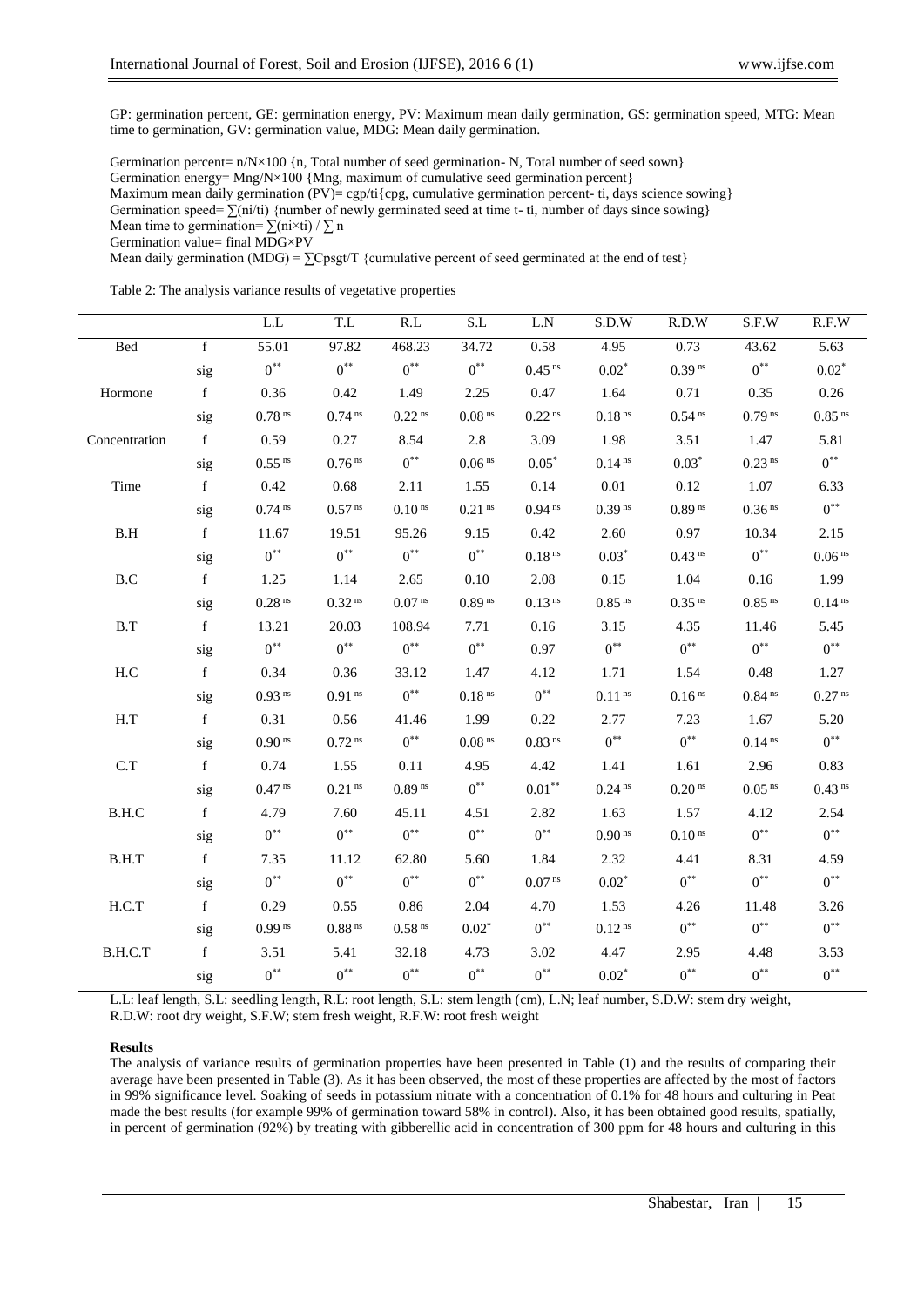bed. But, it seems due to the lower relative increase in values of other attributes compared to potassium nitrate, potassium nitrate was the most suitable ameliorative with a concentration of 0.1% and time of soaking for 48 in Peat bed.

The analysis variance results of vegetative properties have been presented in Table (2) and the results of comparing their average have been presented in Table (4). It is possible not to introduce a specific treatment for vegetative properties as the best treatment, because these properties showed so different values in variant treatments such that in some case the treated seeds and in other cases the control seeds had high value. For example the length of root was higher in treatment by potassium nitrate with a concentration of 0.2 for 24 hours in Peat, while it was less than the control seed in sand. The condition was completely contrary for the length of stem and it was higher in mentioned treatment in sand, while it had lower value than the control seeds in Peat. The wet weight of root was higher in Peat bed in treatment by gibberellic acid with a concentration of 300 and 400 ppm for 48 hours and it was lower than the control seeds within 24 hours in the same treatment.

Table 3: comparing average of germination properties

| Bed          | regulating       | Conce | Time | <b>MDG</b>         | GV                    | <b>MTG</b>         | <b>GS</b>             | PV                        | $\operatorname{GE}$  | <b>GP</b>          |
|--------------|------------------|-------|------|--------------------|-----------------------|--------------------|-----------------------|---------------------------|----------------------|--------------------|
|              | substances       |       |      |                    |                       |                    |                       |                           |                      |                    |
| Sand         | GA <sub>3</sub>  | 200   | 24   | $0.92$ bcdefg      | $3.73$ bcdef          | $16.40$ ghijk      | $1.20$ abcdefg        | $4.00\sqrt{\text{bcdef}}$ | $45 \text{ cdef}$    | $78$ abcdef        |
|              |                  | 200   | 48   | $0.96$ abcdef      | 3.98 bcde             | $16.31$ ghijk      | $1.26$ abcdef         | $4.11$ bcde               | 49 <sup>cde</sup>    | $81$ abcde         |
|              |                  | 300   | 24   | $0.89$ bcdefg      | $3.42$ cdef           | $16.38$ ghijk      | $1.15$ cdefgh         | $3.79$ bcdef              | 37 <sup>ef</sup>     | 75 bcdef           |
|              |                  | 300   | 48   | $0.98$ abcd        | $4.08$ bcde           | $17.00$ cdefg      | $1.25$ abcdef         | $4.11$ bcde               | $66$ <sup>abcd</sup> | 83 abcd            |
|              |                  | 400   | 24   | 1.03 <sup>ab</sup> | $4.63$ <sup>abc</sup> | $16.51$ fghijk     | $1.34$ abcd           | 4.46 <sup>ab</sup>        | $57$ bcde            | $87$ <sup>ab</sup> |
|              |                  | 400   | 48   | $1.02$ abc         | $4.55$ <sup>abc</sup> | $16.46$ ghijk      | $1.33$ abcd           | 4.40 <sup>abc</sup>       | $63$ <sup>abcd</sup> | 86 <sup>ab</sup>   |
|              | KNO <sub>3</sub> | 0.1   | 24   | $0.91$ bcdefg      | $3.58$ cdef           | $16.07$ hijkl      | $1.20$ abcdefg        | $3.90$ bcdef              | $48$ cdef            | 77 bcdef           |
|              |                  | 0.1   | 48   | $0.82$ efgh        | $2.87$ efg            | $17.55$ bcd        | $1.00$ <sup>ghi</sup> | $3.50$ ef                 | $47$ cdef            | $69$ defg          |
|              |                  | 0.2   | 24   | $0.94$ abcdefg     | $3.76$ bcdef          | $16.36$ ghijk      | $1.23$ abcdef         | $3.94$ bcdef              | 49 <sup>cde</sup>    | 79 abcdef          |
|              |                  | 0.2   | 48   | $0.84$ defg        | $3.16$ defg           | $16.42$ ghijk      | $1.09$ efgh           | $3.74$ cdef               | 33 <sup>ef</sup>     | $71$ cdef          |
|              |                  | 0.3   | 24   | $1.02$ abc         | $4.47$ abc            | $16.75$ efghij     | $1.30$ abcde          | $4.35$ <sup>abc</sup>     | $57$ bcde            | 86 <sup>ab</sup>   |
|              |                  | 0.3   | 48   | $0.92$ bcdefg      | $3.60$ cdef           | $17.32$ cde        | $1.13$ defgh          | $3.84$ bcdef              | $46$ cdef            | 78 abcdef          |
| Pit          | GA <sub>3</sub>  | 200   | 24   | $0.93$ abcdefg     | $3.76$ bcdef          | $16.90$ defgh      | $1.18$ abcdefg        | $4.00$ bcdef              | $62$ abcd            | 78 abcdef          |
|              |                  | 200   | 48   | $0.86$ cdefg       | $3.38$ cdef           | $17.27$ cdef       | $1.07$ fghi           | $3.84$ bcdef              | $53$ bcde            | $73$ bcdef         |
|              |                  | 300   | 24   | $0.97$ abcdef      | $3.86$ bcdef          | $15.92$ jkl        | $1.32$ abcd           | $3.95$ bcdef              | 34 <sup>ef</sup>     | 84 abcd            |
|              |                  | 300   | 48   | 1.10 <sup>a</sup>  | $4.90^{ab}$           | $16.86$ defghi     | 1.40 <sup>a</sup>     | $4.45^{ab}$               | 69 <sup>abc</sup>    | 92 <sup>a</sup>    |
|              |                  | 400   | 24   | $0.93$ abcdefg     | $3.81$ bcdef          | $15.73$ kl         | $1.27$ abcdef         | $4.05$ bcde               | 36 <sup>ef</sup>     | 79 abcdef          |
|              |                  | 400   | 48   | $1.00$ abcd        | 4.16 <sup>bcd</sup>   | $18.12^{ab}$       | $1.17$ bcdefg         | 4.10 <sup>bcde</sup>      | 74 <sup>ab</sup>     | $84^{abc}$         |
|              | KNO <sub>3</sub> | 0.1   | 24   | $0.98$ abcde       | $4.24$ bcd            | 15.33 <sup>1</sup> | $1.38$ <sup>ab</sup>  | $4.28 \text{ pc}$         | $25^{\rm f}$         | 83 abcd            |
|              |                  | 0.1   | 48   | 1.09 <sup>a</sup>  | 5.47 <sup>a</sup>     | $16.91$ defg       | 1.37 <sup>abc</sup>   | 4.97 <sup>a</sup>         | 84 <sup>a</sup>      | 92 <sup>a</sup>    |
|              |                  | 0.2   | 24   | $0.91$ bcdefg      | $3.54$ cdef           | $15.96$ jkl        | $1.23$ abcdef         | $3.82$ bcdef              | $44$ def             | $77$ bcdef         |
|              |                  | 0.2   | 48   | $0.81\,^{\rm fgh}$ | $3.43$ def            | $17.73$ abc        | $0.97$ hi             | $3.53$ def                | $56$ bcde            | 68 <sup>efg</sup>  |
|              |                  | 0.3   | 24   | $0.97$ abcdef      | $4.15$ bcde           | $16.06$ ijkl       | $1.30$ abcde          | $4.22$ bcd                | $51$ bcde            | 82 abcd            |
|              |                  | 0.3   | 48   | $1.00$ abcd        | $4.11$ bcde           | $17.75$ abc        | $1.21$ abcdefg        | $4.1$ bcde                | 69 <sup>abc</sup>    | $84^{abc}$         |
| sand control |                  |       |      | $0.80\,$ $\rm{gh}$ | $2.69$ fg             | 18.44 <sup>a</sup> | $0.91$ <sup>i</sup>   | $3.35$ <sup>fg</sup>      | 37 <sup>ef</sup>     | $67$ <sup>fg</sup> |
| Pit control  |                  |       |      | 0.70 <sup>h</sup>  | 2.08 <sup>g</sup>     | $16.37$ ghijk      | $0.90^{\rm i}$        | 2.85 <sup>g</sup>         | 37 <sup>ef</sup>     | 58 <sup>g</sup>    |

## **Conclusion**

Germination and early growth is one of the most important phenological stages of plant growth and determinative of success rate in plant systems (Forcella et al, 2000). Important factors affecting this stage are the power (Eisvand & Alizadeh, 2003), speed and simultaneity of germination and early seedling growth of seeds that enhance seed efficacy by increasing the percentage of seedlings with acceptable growth parameters. If seeds cannot germinate in the long term, there is a possibility to lose them due to function of organisms and microorganisms. It is apparent that germination percent should be associated with the time factor, which based on this fact, the germination rate is used (Mexal, 1987). The morphological characteristics of the plants are another important factor in success. The length of plantlet is the criteria of vigor and in many species, the correlation between length and specified seedling vigor were used as criteria for assessing the growth and plantlet vigor (Hampton & Tekrony, 1995).

It is necessary to note, that the initial height can result in the release of plantlet from ground shade which can rescue quickly escape from the shadow of the forest cover (Khosravi, 1996). Previous studies suggest positive effects of nitrate compounds and gibberellins on growth characteristics and seed germination of different species of pine (Ghildiyal et al, 2009;Little & MacDonald, 2003; Larionova, 1997; Barzdajn, 1986). These compounds with affecting on the levels of other hormones influence on seed physiological processes and stimulate seed germination (Thomas & Sambrooks., 1985).

In this study, the effects of combination of gibberellic acid and potassium nitrate, concentration, time of suspension and planting bed of pine storage seeds have been investigated. The results showed that storage seeds like new seeds were affected by the concentrations of these substances in different times. Seed germination traits were improved in all treatments, which corresponded with the results of the mentioned studies. But the growth characteristics in different treatments showed different results, so that in some cases, treated seeds had higher values and in other cases these characteristics were higher in control seeds. Many studies have been done on the action of these substances. Some researchers believe that GA enhances RNA polymerase, and thus increase the rate of transcription of some portions of DNA and stimulates the production of enzymes which are required in germination. These enzymes cause changes in production of some proteins and finally, they stimulate the production of hydrolysis enzymes of seed storage molecules, such as α-amylase.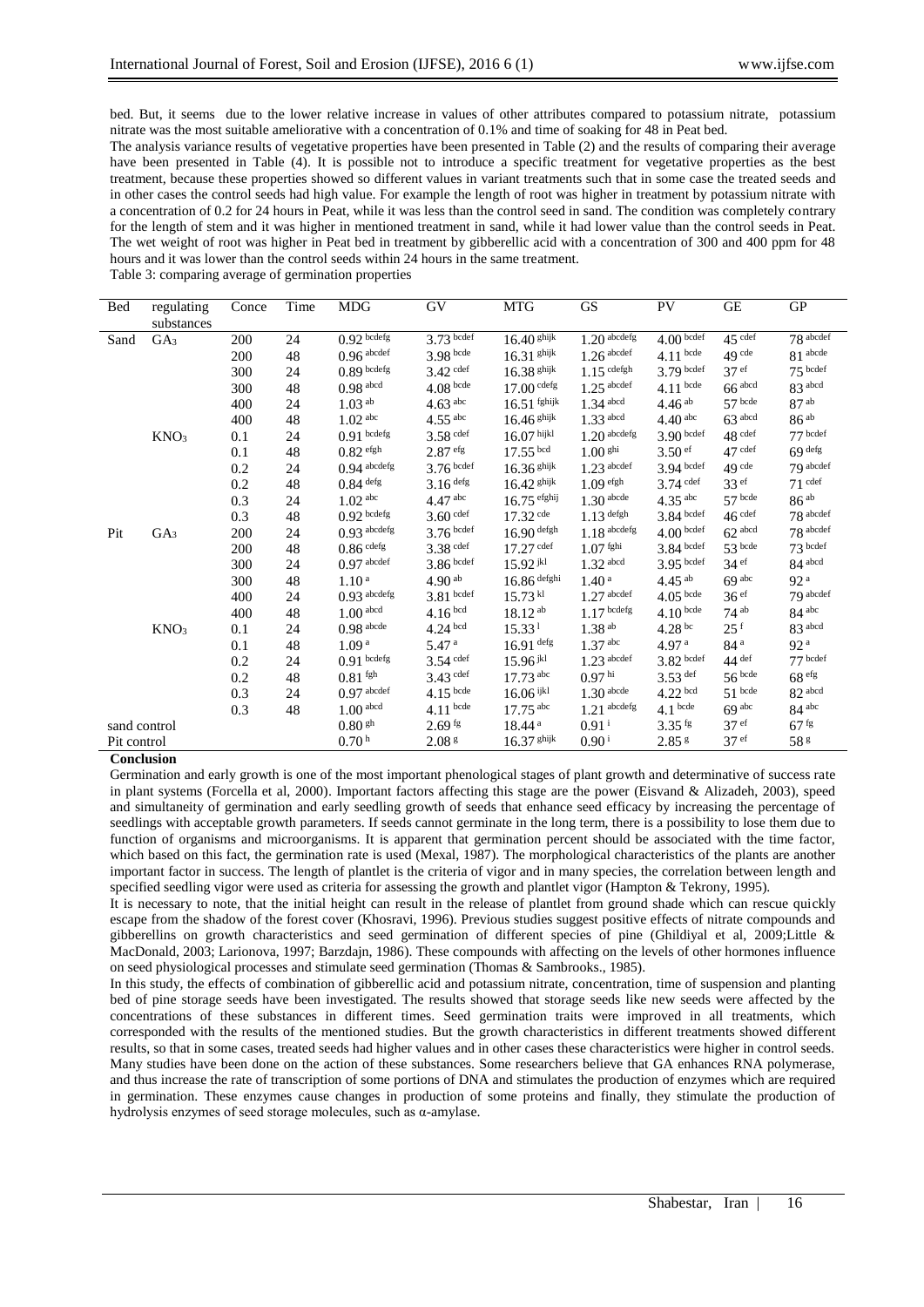| <b>Bed</b>   | regulating       | Con | Tim | L.L                    | T.L                | R.L                    | S.L                   | $\mathbf{L}.\mathbf{N}$ | S.D.W                 | R.D.W                 | S.W.W                 | R.W.W                 |
|--------------|------------------|-----|-----|------------------------|--------------------|------------------------|-----------------------|-------------------------|-----------------------|-----------------------|-----------------------|-----------------------|
|              | substances       | ce  | e   |                        |                    |                        |                       |                         |                       |                       |                       |                       |
| San          | GA <sub>3</sub>  | 200 | 24  | 2.50 <sup>a</sup>      | 10 <sup>efgh</sup> | 3.73 <sup>h</sup>      | $3.76 \overline{abc}$ | $6.20 \text{ cdef}$     | $0.16 \overline{abc}$ | $0.05 \text{ dB}$     | $1.52$ bcdef          | 0.50 <sup>bcd</sup>   |
| d            |                  | 200 | 48  | $2.42$ abcdef          | $9.73$ gh          | $4.02$ fgh             | $3.30$ cdefg          | $6.65$ <sup>abc</sup>   | $0.14$ abc            | $0.05$ <sup>de</sup>  | $1.56$ abcdef         | $0.39$ cdef           |
|              |                  | 300 | 24  | $2.58$ <sup>abcd</sup> | $11.20$ cdefgh     | 5.10 <sup>f</sup>      | $3.51$ abcdef         | $6.71$ <sup>abc</sup>   | 0.18 <sup>ab</sup>    | $0.07$ bcde           | $1.66$ abcde          | $0.43$ cdef           |
|              |                  | 300 | 48  | 2.77 <sup>a</sup>      | $10.90$ cdefgh     | $4.39$ fgh             | $3.56$ abcde          | $6.71$ <sup>abc</sup>   | $0.19^{ab}$           | $0.06$ cde            | $1.68$ abcde          | $0.41$ cdef           |
|              |                  | 400 | 24  | $2.31$ abcdefgh        | $9.80$ fgh         | $3.80\,$ sh            | $3.67$ abcd           | $6.32$ bcde             | $0.19^{ab}$           | $0.06$ bcde           | $1.60$ abcde          | $0.47$ cde            |
|              |                  | 400 | 48  | $2.60$ abcd            | $10.20$ efgh       | $3.87$ gh              | $3.72$ abcd           | $6.05$ <sup>def</sup>   | 0.21 <sup>a</sup>     | $0.06$ cde            | $1.74$ abcd           | $0.48$ <sup>cd</sup>  |
|              | KNO <sub>3</sub> | 0.1 | 24  | $2.73$ <sup>ab</sup>   | 11.33 cdefgh       | $4.91$ fg              | $3.70$ abcd           | 6.90 <sup>ab</sup>      | 0.20 <sup>ab</sup>    | $0.06$ bcde           | $1.89^{ab}$           | $0.40$ cdef           |
|              |                  | 0.1 | 48  | $2.30$ abcdefgh        | 8.86h              | 3.68h                  | $2.87$ fgh            | $6.74$ abc              | 0.17 <sup> ab</sup>   | $0.06$ cde            | $1.30$ cdefgh         | $0.40$ cdef           |
|              |                  | 0.2 | 24  | $2.48$ abcde           | $11.01$ cdefgh     | $4.40$ fgh             | 4.13 <sup>a</sup>     | $6.49$ abcd             | 0.18 <sup>ab</sup>    | 0.09 <sup> ab</sup>   | $1.78$ <sup>abc</sup> | $0.68$ <sup>ab</sup>  |
|              |                  | 0.2 | 48  | $2.63$ <sup>abc</sup>  | $10.10$ efgh       | $4.08$ fgh             | $3.37$ bcdefg         | $6.62$ abcd             | 0.18 <sup>ab</sup>    | $0.05$ <sup>de</sup>  | $1.48$ bcdef          | $0.42$ cdef           |
|              |                  | 0.3 | 24  | $2.47$ abcde           | $10.68$ defgh      | $5.14$ <sup>f</sup>    | $3.06$ defg           | $6.75$ <sup>abc</sup>   | $0.16$ <sup>abc</sup> | 0.10 <sup>ab</sup>    | $1.50$ bcdef          | 0.78 <sup>a</sup>     |
|              |                  | 0.3 | 48  | 2.80 <sup>a</sup>      | $11.03$ cdefgh     | $4.27$ fgh             | $3.95^{ab}$           | $6.76$ <sup>abc</sup>   | 0.20 <sup>a</sup>     | $0.05$ <sup>de</sup>  | 2.03 <sup>a</sup>     | $0.54$ bcd            |
| Pit          | GA <sub>3</sub>  | 200 | 24  | $2.16$ cdefgh          | $12.20$ bcdefg     | $7.20$ <sup>de</sup>   | $2.76$ gh             | 5.70 <sup>f</sup>       | 0.17 <sup> ab</sup>   | $0.06$ cde            | $1.21$ efgh           | $0.41$ cdef           |
|              |                  | 200 | 48  | $2.02$ efgh            | 15.60 <sup>a</sup> | $7.68$ bcd             | $3.08$ defg           | $6.54$ <sup>abcd</sup>  | $0.14$ abc            | $0.05$ <sup>de</sup>  | $1.05$ fgh            | $0.35$ <sup>def</sup> |
|              |                  | 300 | 24  | $2.24$ bcdefgh         | $14.42^{ab}$       | $8.65$ <sup>ab</sup>   | $3.52$ abcdef         | $6.66$ <sup>abc</sup>   | 0.18 <sup>ab</sup>    | $0.08$ abcd           | $1.27$ cdefgh         | $0.48$ cd             |
|              |                  | 300 | 48  | $1.88$ gh              | $13.20$ abcd       | $7.83$ bcd             | $3.37$ bcdefg         | $6.51$ abcd             | 0.21 <sup>a</sup>     | 0.07 <sup>bcd</sup>   | $1.49$ bcdef          | $0.42$ def            |
|              |                  | 400 | 24  | $2.12$ cdefgh          | $14.21^{ab}$       | $8.59$ <sup>abc</sup>  | $3.30$ cdefg          | $6.67$ <sup>abc</sup>   | 0.18 <sup>ab</sup>    | $0.07$ abcd           | $1.36$ cdefgh         | $0.53$ bcd            |
|              |                  | 400 | 48  | 1.83 <sup>h</sup>      | $12.33$ bcdef      | $7.40$ cde             | $3.15$ cdefg          | 5.87 ef                 | $0.18$ <sup>ab</sup>  | $0.07$ bcde           | $1.20$ efgh           | $0.42$ def            |
|              | KNO <sub>3</sub> | 0.1 | 24  | $2.10$ defgh           | 13.32 abc          | $8.33$ <sup>abcd</sup> | $2.92$ fgh            | $6.69$ <sup>abc</sup>   | $0.16$ <sup>abc</sup> | $0.08$ <sup>abc</sup> | $1.23$ defgh          | $0.53$ bcd            |
|              |                  | 0.1 | 48  | $2.30$ abcdefgh        | $13.99^{ab}$       | 6.47 <sup>e</sup>      | $2.90$ fgh            | $6.47$ abcd             | $0.12^{bc}$           | $0.06$ cde            | 0.89 <sup>hi</sup>    | $0.36$ <sup>def</sup> |
|              |                  | 0.2 | 24  | $2.31$ abcdefgh        | $13.86^{ab}$       | $8.63$ <sup>ab</sup>   | $3.18$ cdefg          | 6.70 <sup>abc</sup>     | $0.19^{ab}$           | $0.06$ cde            | $1.50$ bcdef          | $0.40$ def            |
|              |                  | 0.2 | 48  | $1.86$ <sup>gh</sup>   | $12.44$ bcde       | $8.21$ bcd             | 2.42 <sup>h</sup>     | 7.06 <sup>a</sup>       | 0.10 <sup>c</sup>     | 0.04 <sup>e</sup>     | $0.55^{\rm i}$        | $0.25$ <sup>f</sup>   |
|              |                  | 0.3 | 24  | $2.05$ efgh            | $14.12^{ab}$       | 9.23 <sup>a</sup>      | $2.83$ gh             | $6.75$ <sup>abc</sup>   | $0.16$ abc            | 0.10 <sup>a</sup>     | $1.23$ defgh          | 0.60 <sup>bc</sup>    |
|              |                  | 0.3 | 48  | $1.94$ fgh             | 13.09 abcd         | $8.36$ abcd            | $2.78$ $\rm{gh}$      | $6.60$ abcd             | $0.14$ <sup>abc</sup> | $0.05$ <sup>de</sup>  | $0.96$ <sup>ghi</sup> | $0.27$ ef             |
| sand control |                  |     |     | $2.48$ abcde           | $11.03$ cdefg      | $4.85$ fgh             | $3.70$ abcd           | $6.60$ abcd             | 0.20 <sup>ab</sup>    | $0.05$ <sup>de</sup>  | $1.41$ bcdefg         | $0.46$ cde            |
| Pit control  |                  |     |     | $2.34$ abcdefg         | $12.78$ bcd        | $7.72^{ab}$            | $3.21$ cdefg          | $6.42$ bcde             | $0.15$ <sup>abc</sup> | $0.06$ cde            | $1.33$ cdefgh         | $0.44$ cdef           |

Table 4: comparing average of vegetative properties

These enzymes catalyze the reactions necessary for producing energy and structural components necessary for growth and embryo presence (Harberd & Peng, 2002). Also, they alter the flow of some ions such as K + and Ca-2 from the membrane and these changes cause to transfer special signals and stimulate synthesis or activity of metabolites and germination stimulator enzymes (Thomas & Sambrooks., 1985) and thus it induces germination. Through increasing activity of Catechol oxidase in stimulating germination (Chiwocha et al, 2005) and neutralizing inhibitory effect of Abscisic Acid, as well as increasing value of germination, gibberellin can improve the rate of germination (Kabar, 1998), repair the lesions of seeds, and finally, improve the homogeneity of germination and appearance of seedlings (omidi et al, 2005). Thus, it seems by increasing time of gibberellin up taking and its level in seed, balance between inhibitors and stimulators goes into increase stimulators and then viability and germination of seed increase. This is in agreement with the results of our study. About potassium nitrate, it should be notice that the results of other studies indicate increasing sensitivity to light by organic nitrates (Toole & Toole, 1955). Some of scientists believe to exist a relationship between effect of nitrates or nitric oxide (NO) and activity of phytochromes in germination (Giba et al., 1998). Potassium nitrate appears its stimulatory effect on germination when there is phytochrome A in seeds actively. The possible explanation for effect of nitrates and nitric oxide in germination related to phytochrome is direct relationship with phytochrome Apo protein. NO3 changes the physiochemical characterizations of phytochrome by binding to it and stimulates germination (Hilhorst, 1990). Furthermore, it is possible nitrogen compounds facilitate the intracellular interaction or they are intermediates for this interactions. Bed was another experiment factor that had a significant effect on only a few growing characterizations. Length of root and total length of seedling in Peat bed were higher, but other growing parameters were higher in sand bed. Soft and porous tissue of Peat provides the better condition for elongation of roots, but in sand, with a power to hold more water, there is more time for seedlings and need long roots reach more water becomes less, thus plant energy is spent on stem elongation. Then roots in sand bed are thicker and have more weight. But roots in Peat bed are so thinner and lighter. Combination of the four assessment factors had a significant effect on all features including vegetative and seed germination. The best results obtained when the treatment had 1% potassium nitrate and gibberellic acid in concentration of 300 ppm for 48 hours in Peat bed to improve germination. Also, treatment with 0.3 % potassium nitrate for 24 hours in Peat was best to improve vegetative factors (the number of leaves, total length, length of root and fresh and dry weight of root). The best results, for other characterizations, were made in the same treatment for 48 hours in sand bed. Generally, gibberellic acid treatment with conditions listed can be used as a common treatment for improving all of parameters. Afterwards, also, treatment with 0.3% potassium nitrate, with both times in sand, makes acceptable results. So, as regard to the different price between the gibberellic acid and potassium nitrate, use of potassium nitrate is economical.

## **Reference**

Basra, S.M.A., Ahmad, N., Khan, M.M., Iqbal, N., Cheema, M.A. 2003. Assessment of cottonseed deterioration during accelerated ageing. Seed Sci. Technol. 31, 531-540.

Barzdajn, W. Effect of aqueous solutions of Nacl, Kno3 and ureaon the germination of *Scots pine* seed, Sylwan, Vol. 130, No. 9, (1986) pp. 39- 45.